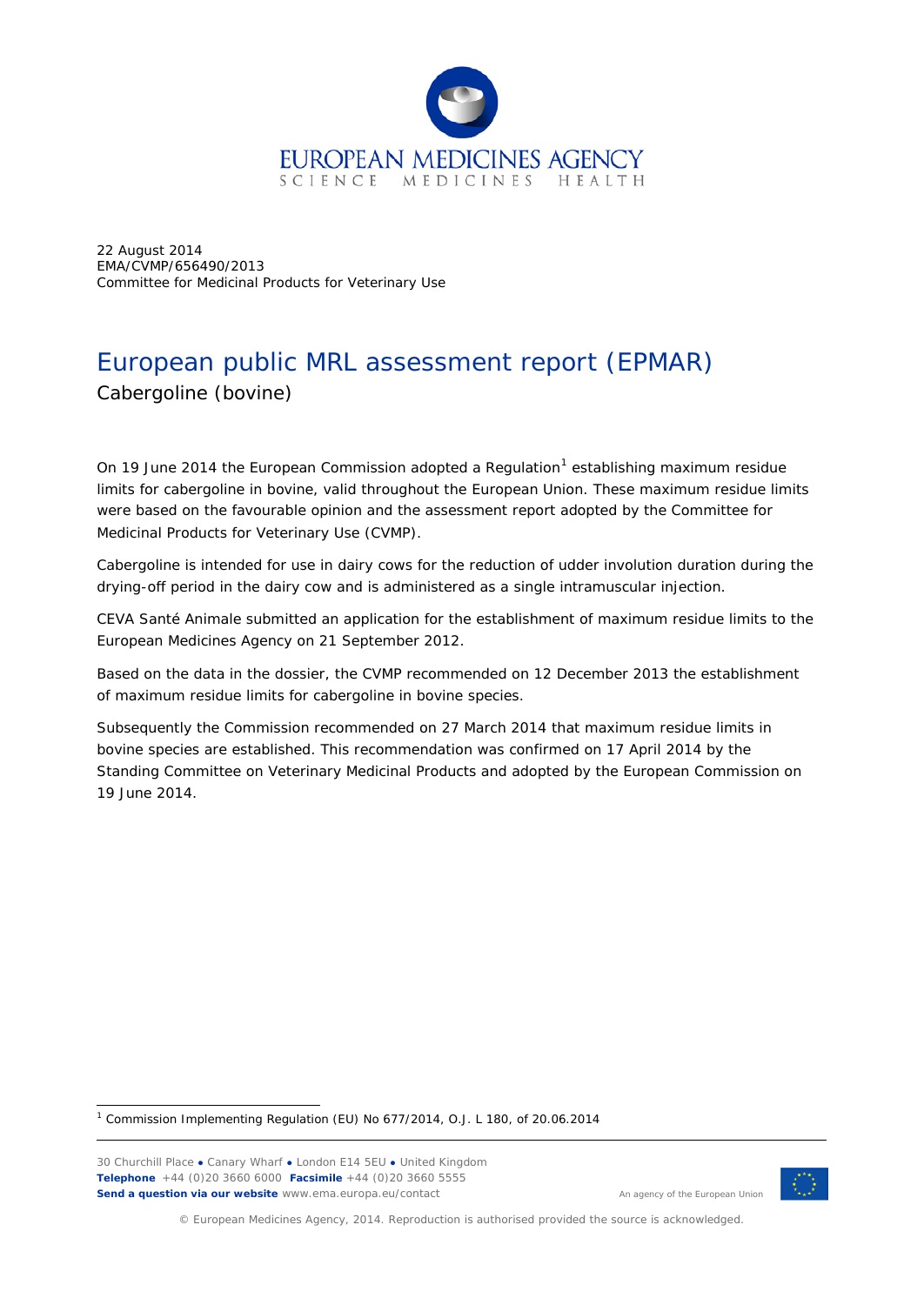## **Summary of the scientific discussion for the establishment of MRLs**

| Substance name:                  | Cabergoline                                                        |
|----------------------------------|--------------------------------------------------------------------|
| Therapeutic class:               | Agents acting on the reproductive system                           |
| Procedure number:                | EU/12/202/CEV                                                      |
| Applicant:                       | Ceva Santé Animale                                                 |
| Target species:                  | <b>Bovine</b>                                                      |
| Intended therapeutic indication: | Reduction of udder involution duration during drying-off period in |
|                                  | the dairy cow                                                      |
| Route(s) of administration:      | Intramuscular                                                      |

## **1. Introduction**

Cabergoline is a D2 dopamine receptor agonist intended for use in dairy cows for reduction of udder involution duration during the drying-off period. The product is to be administered as a single intramuscular dose of 10 µg/kg bw into the neck, 60 days prior to calving.

Cabergoline is used in human medicine in the treatment of hyperprolactinaemic conditions (such as inhibition of puerperal lactation, prolactinomas) and as a second-line drug for the treatment of Parkinson's disease. In companion animals it is reported to be used for the treatment of false pregnancy in dogs and for suppression of lactation in bitches and queens.

## **2. Scientific risk assessment**

## *2.1. Safety assessment*

## **2.1.1. Overview of pharmacological properties**

## *Pharmacodynamic properties*

Data from several experiments in the 1980s have shown that cabergoline inhibits prolactin secretion and consequently lactation due to its selective action on D2 receptors in the pituitary gland, which has clearly been demonstrated in rats, dogs and rabbits.

Inhibitory effects of cabergoline on prolactin secretion affected basal secretion as well as conditions of hypersecretion of prolactin. In lactating rats, a decreased serum prolactin level was seen at 12.5 μg cabergoline /kg bw and inhibition of lactation occurrred after the second administration of daily doses of 25 μg/kg bw of cabergoline, in a study in which cabergoline was administered for 4 days. In male rats, basal prolactin secretion was inhibited at 10 μg/kg bw and higher. At 3 μg/kg bw, no effects on prolactin secretion were observed in the male rat.

The lactating bitch has been shown to be more sensitive than the rabbit and rat: the average daily weight gains of puppies declined with increasing levels of cabergoline, causing complete suppression of lactation at 2.5 μg/kg bw. The NOEL for effects on lactation has been identified as 1 μg/kg bw. No impact on sexual hormones was identified in immature rats of either sex: luteinising hormone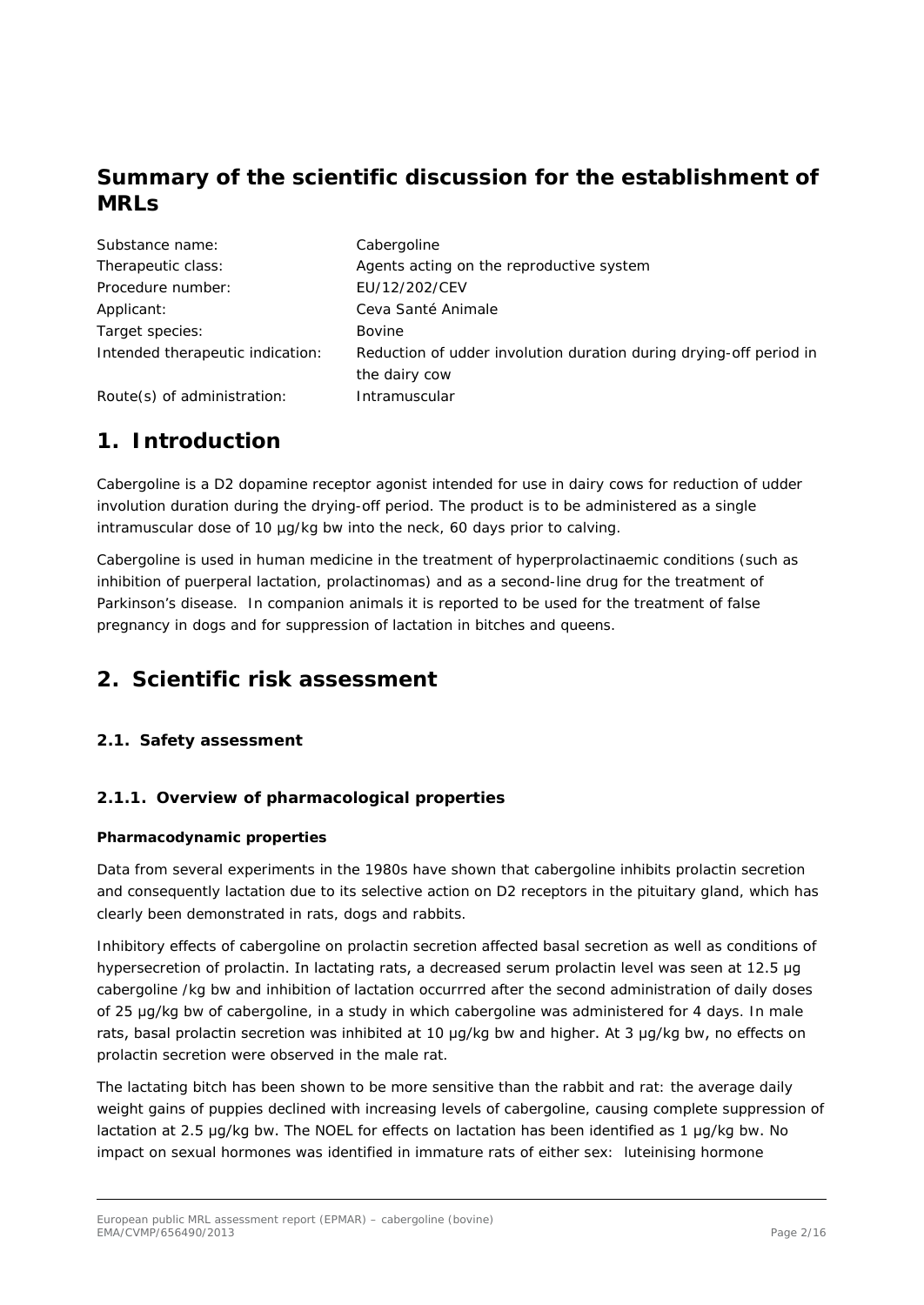secretion is not influenced. No androgenic, anti-androgenic, oestrogenic or anti-oestrogenic activities were seen.

No antithyroid effects were detected in rats. Cabergoline showed only weak affinity with noradrenergic α1 and α2 receptors, but did not influence norepinephrine metabolism. Cabergoline did not influence serotonin metabolism in the rat.

Many studies were performed to investigate the activity of cabergoline on the central nervous system in rats. The central dopamine system was slightly affected in rats at oral doses higher than those proven effective in inhibition of prolactin secretion.

An oral study was performed to investigate the emetic action of carbergoline in dogs. Emesis was noted after the lowest dose used (5 µg/kg bw) and the effect was more frequent at doses of 10 or 20 µg/kg bw. No NOEL could be drawn from this study since 5 µg/kg bw (the lowest dose used) caused emesis in 1 of 6 dogs.

Further investigations showed that other secondary pharmacodynamic effects of cabergoline occur at doses somewhat higher than those inhibiting prolactin secretion: a NOEL of 8 μg/kg bw was established for gastric emptying in rats. In dogs, no emesis or cardiovascular effects were seen at doses up to 2.5 μg/kg bw/day, which were proven to be effective at inhibiting prolactin secretion. The dog was the most sensitive species in respect to cardiovascular effects of cabergoline. No effect on diuresis was observed at 20 μg/kg bw in rats.

In humans, the lowest effective single dose is 0.2 mg/person, corresponding to about 3 μg/kg bw. When given twice weekly, a dose of 0.125 mg/person cabergoline has been shown to be effective in inhibition of prolactin secretion in some patients with hyperprolactinaemia. This dose corresponds to 2 μg/kg bw.

A study in male healthy subjects showed a dose-related decrease of serum prolactin at single oral doses of 0.2 mg/person and higher with inhibition of spontaneous circadian rhythm. The effect was of rapid onset and of long duration. No effects on growth hormone, thyroid stimulating hormone, luteinising hormone, cortisol or vital signs, ECG and laboratory profile were observed. Nasal stuffiness and headache occurred at 0.4 and 0.6 mg/ person. No effects were seen at 0.1 mg/person  $(n=3)$ , which was considered a NOEL, equivalent to 1.7 μg/kg bw.

#### *Pharmacokinetic properties (mainly in laboratory animals)*

Cabergoline was rapidly absorbed after oral administration in rats and dogs, mainly via the ileum and jejunum. Peak plasma concentrations of total radioactivity of cabergoline were observed within 0.25 to 1 hour after single oral administration. Oral bioavailability was at least 50%. Area under the curve (AUC) and  $C_{\text{max}}$  increased approximately in proportion to the dose.

Blood plasma concentrations of total radioactivity declined with elimination half-lives of 17 to 40 hours, depending on the study and possibly the method of radioactive labelling of cabergoline. Unchanged drug plasma levels decreased with a plasma half-life of approximately 10 hours.

More than 60% of administered cabergoline was bound to plasma proteins *in vivo*.

Radiolabelled cabergoline was rapidly and extensively distributed in tissues and organs. After a single oral administration, peak levels of radioactivity were attained at 8 hours in most tissues and declined to about 15 to 20 % of peak values at 72 hours. The pituitary showed a somewhat slower decrease of radioactivity. Highest concentrations of cabergoline were found in the liver, followed by the pituitary gland, adrenals, spleen, kidneys and lungs (based on the AUC (0 to 72 hours) tissue to plasma ratio). At 168 hours, residues were still detected in most of the tissues.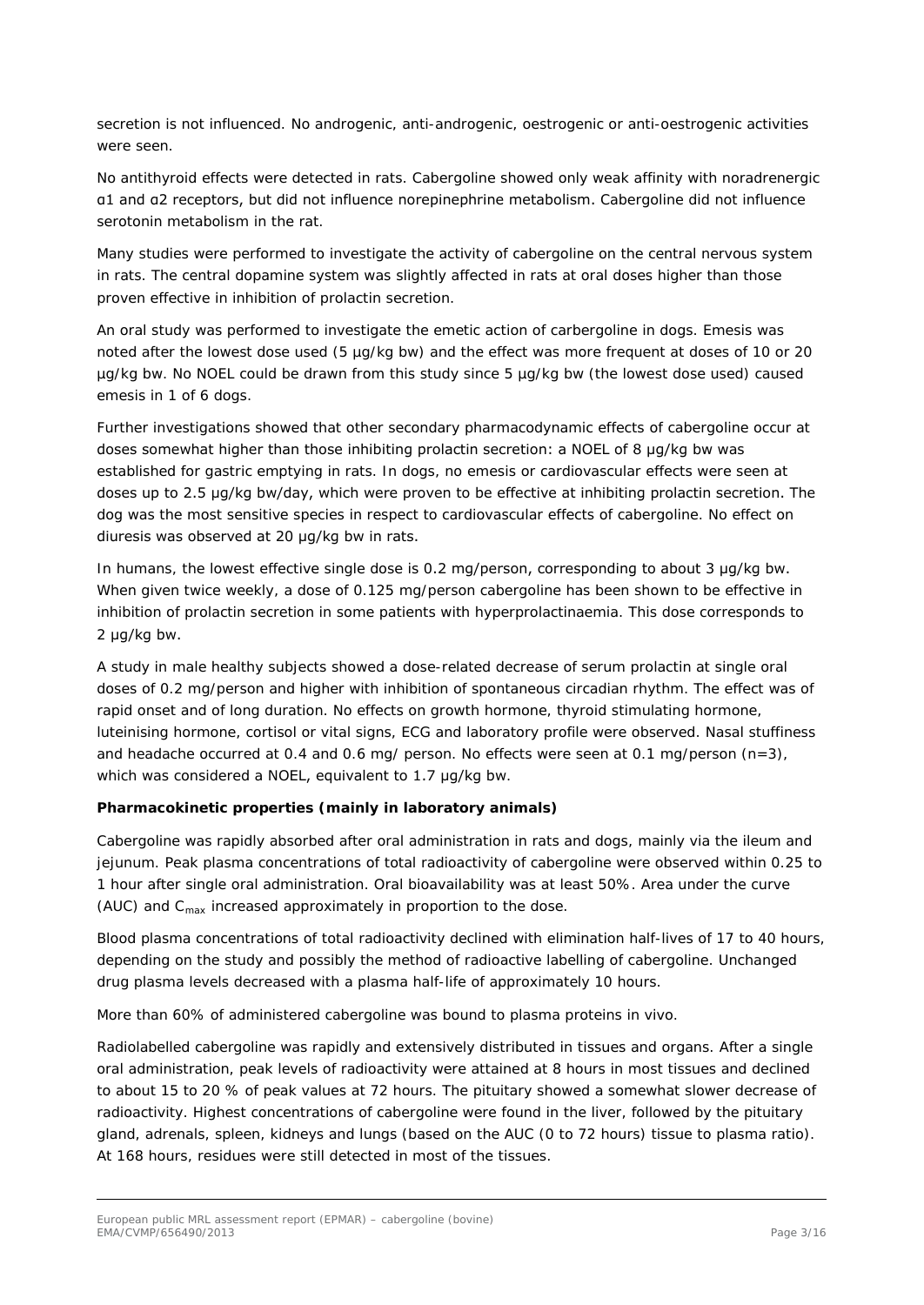The concentrations in the brain were generally low. Placental transfer of <sup>14</sup>C-cabergoline was found to be very low, whereas milk showed relevant concentrations.

Fifty to ninety percent of total radioactivity was eliminated in urine and faeces during the first 24 hours and was nearly complete at 96 hours after oral administration in rats. The main route of elimination of cabergoline was faecal (total excretion greater than 80%), largely as a result of extensive biliary excretion. A relevant amount of cabergoline underwent enterohepatic circulation.

Residues in urine accounted for 4 to 15% of the administered dose (oral or intravenous) in rats and 13 and 22% of the dose in monkey and man, respectively. Urinary excretion in rat and monkey was practically complete within 48 to 72 hours. In humans, elimination was slower, and there was a larger fraction excreted in urine and a correspondingly smaller fraction in faeces.

Cabergoline was rapidly metabolised. In plasma, the metabolites reached their peak levels within 1 to 2 hours after administration, whereas unchanged drug reached peak plasma levels at 8 hours.

In urine of humans, rats and monkeys, the carboxylic acid derivative 6-demethyl-6 allyldihydrolysergic acid arising from cleavage of the amide adjacent to the ergoline nucleus was the main metabolite. The relative concentration of 6-demethyl-6- allyldihydrolysergic acid decreased in the 24 to 72-hour urine, whereas the concentration of unchanged cabergoline increased. Other metabolic pathways of cabergoline resulted in the metabolites des-ethylcarbamoyl cabergoline and des-dimethylaminopropyl cabergoline. These metabolites were also detected in ADME and residue depletion studies in urine of cattle. Furthermore, an unidentified metabolite referred to as M2 was found in relevant amounts in liver and kidneys in cattle. M2 was also seen to be produced by rat liver microsomes and so is considered toxicologically covered in safety studies in rats. Exhalation was not a relevant excretion route for cabergoline.

During repeated (oral) treatment for 21 days, steady state plasma radioactivity concentration was found to be reached after 14 daily administrations. The mean concentrations of radioactivity were 1.8 times higher compared with those seen after single administrations. In the tissues, steady state cabergoline concentrations were reached between 14 and 21 daily administrations. The highest concentration was found in the liver 1 hour after the 21st administration, the highest relative increase (compared to single dose administration) was observed in the pituitary. The ratio of radioactivity concentrations between tissue and plasma increased with dosing time. Eight weeks after the last administration, the radioactivity decreased below the detection limit in about 1/3 of the tissues, and remained more than 10% of maximum level in several tissues. The total amount and ratio of excretion between urine and faeces was approximately the same as after single oral treatment. Steady state combined urinary and faecal excretion of <sup>14</sup>C-cabergoline was reached by the 7th administration.

## **2.1.2. Calculation of pharmacological ADI**

In laboratory animals, the dog was the most sensitive species in respect to primary pharmacodynamic effects of cabergoline. A pharmacological NOEL of 1 μg/kg bw was identified based on inhibited prolactin secretion (suppressed lactation) in lactating bitches.

Since human data are considered most relevant for human risk assessment, it was agreed to use the pharmacological NOEL of 1.7 μg/kg bw derived from a study on healthy male subjects and based on decreased serum prolactin and inhibition of spontaneous circadian rhythm. Nevertheless, the use of an uncertainty factor of 10 is considered not sufficient, as there are some deficiencies regarding the design of the study: only male patients were used and there is high interindividual variability for normal prolactin secretion, which may not be sufficiently covered by a low number of test persons, especially at 50 and 100 μg/person (n=3). Therefore, an additional uncertainty factor of 5 is used.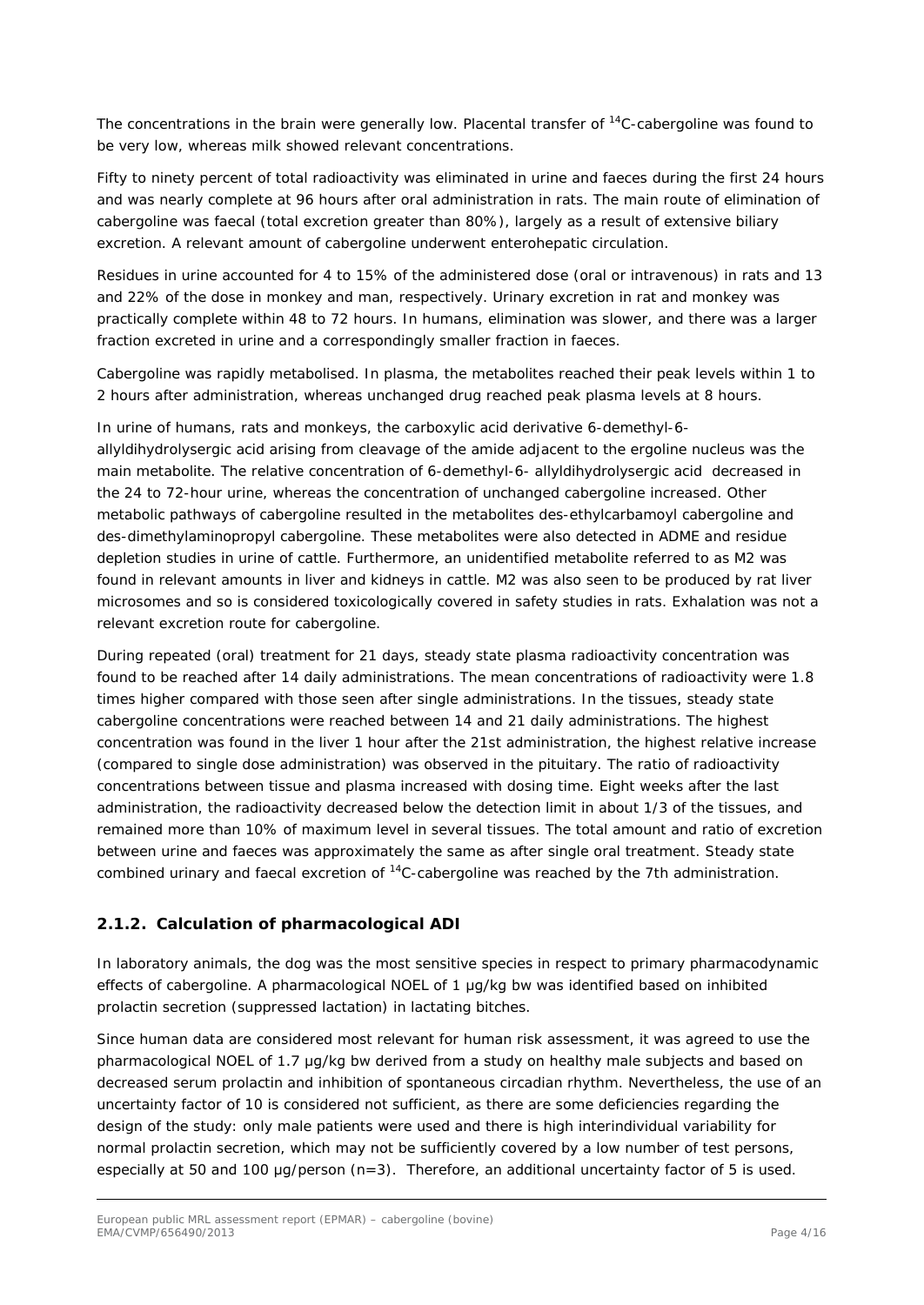A pharmacological ADI of 0.034 µg/kg bw i.e. 2 µg/person/day is established based on the NOEL of 1.7 μg/kg bw and applying an uncertainity factor of 50.

### **2.1.3. Overview of toxicology**

#### *Single-dose toxicity*

Single oral dose toxicity studies have been performed in mice showing LD $_{50}$  values of 331 mg/kg for female and 557 mg/kg for male mice. In rats, the  $LD_{50}$  was 588 mg/kg for females and 644 mg/kg for males. The main signs of toxicity were sialorrhea and prostration in rats and hyperactivity and convulsions in mice. Oral doses of 10 mg/kg produced no signs of toxicity in rabbits (two animals) and monkeys (one animal). After intravenous administration,  $LD_{50}$  values were reported as 38 mg/kg in female mice, 33 mg/kg in male mice, and 34 mg/kg in rats.

#### *Repeated dose toxicity*

Five oral repeated dose toxicity studies were provided in the dossier: two 90-day studies in rats, subchronic and chronic studies in monkeys and a 52-week study in rats.

In a study from 1983, cabergoline was administered to rats daily for 90 days by oral gavage at 3 dose levels (50, 500 and 5000 µg/kg/day). Each dose group consisted of 15 male and 15 female rats. There were no compound related mortalities. In females at the highest dose, a decreased body weight gain despite an increased food intake was observed. Skin lesions were seen, mostly in the high dose groups, and were more pronounced in rats with signs of neurological excitation. Some minor effects were seen in haematology and on urinalysis. The main effects seen in clinical chemistry are considered to be a dose-dependent reduction of cholesterol concentrations in females and an increase of urea in all dose groups in males and in the high dose females. The main target organ was the ovary. The adrenals and kidneys were also affected. An increase in absolute and relative ovarian weights at the highest dose was observed. Pituitary weights were decreased in all female dose groups in males of the mid and high dose groups. An increase in number of corpora lutea was observed in all dose groups. Zona fasciculate and reticularis of the adrenal cortex were hypertrophic and hyperplastic in rats of the mid and high dose groups. Incidence and severity of nephrocalcinosis was increased in the females of the high dose group. Increased ovarian weights, decreased pituitary weights and reduced cholesterol concentrations in females and decreased urea in males were observed at 50 µg/kg/day. As effects were observed at all doses tested no NOEL could be determined in this study.

In a further study (2011) in rats, cabergoline (solution in 1% ethanol in water) was administered daily for 90 days by oral gavage at 4 dose levels (0.05, 0.5, 5 and 50 µg/kg/day). Each dose group consisted of 10 male and 10 female rats. There were no compound related mortalities and no effects on food consumption or body weights. There were no effects on haematology, on urinalysis or on the oestrous cycle in female rats. There was a slight but significant reduction of cholesterol concentrations in females at the highest dose. The main target organ was the ovary. An increase in absolute and relative ovarian weights at the highest dose was observed. There were no other gross or microscopic changes related to compound intake, and no effects on ophthalmoscopy or neurological aspects of animal behaviour. The NOEL in this study was 5 μg/kg bw/day.

Additionally, cabergoline was daily administered to Sprague-Dawley rats for 12 months by oral gavage at 3 dose levels (50, 400, 3200 μg cabergoline as base/kg bw/day). Each dose group consisted of 35 male and 35 female animals. No dose-related deaths were noted (highest mortality in the mid dose groups: 2 males/7 females), but the mortality from the tenth month onward was clearly higher in females than in males. Dose-dependent slight decreases in body weights were seen in females at the high and mid doses. Slightly higher food intake in high dose females was observed. Dose-related dirty,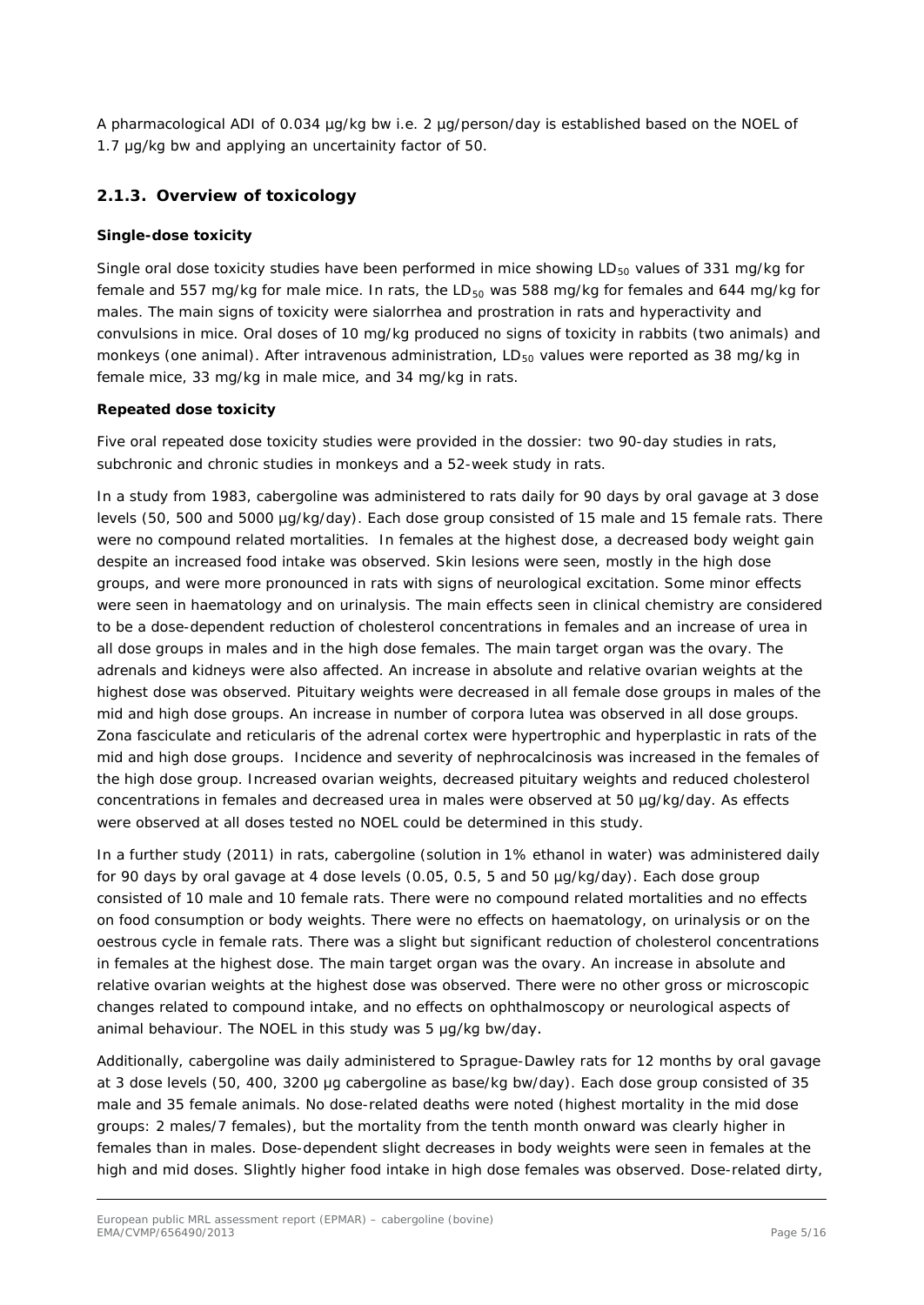sometimes ruffled fur was noted intermittently in the two higher dose groups. Some minor effects were seen in haematology. Even at the lowest dose the following effects on clinical chemistry were seen in females: a dose-dependent reduction of cholesterol concentrations, calcium and albumin. The main target organ was the ovary. Dose-related increases were seen in ovary and adrenal weights, whereas the pituitary weights were dose-dependently decreased. An increase in number of corpora lutea was observed in all dose groups. Zona fasciculate and reticularis of the adrenal cortex were hypertrophic and hyperplastic in rats of the mid and high dose groups. Incidence and severity of nephrocalcinosis was increased in the females of the high dose group. The LOEL was 50 μg/kg bw/day, based on increased ovarian weights, decreased pituitary weights and reduced cholesterol concentrations in females and decreased urea in males. As effects were observed at all doses tested no NOEL could be determined in this study.

In Cynomolgus monkeys, cabergoline was administered at doses of 32, 320, and 3200 µg/kg bw by gavage to three males and three females per group for 13 weeks. At the highest dose (3200 μg/kg cabergoline per kg bw), high substance related mortality was observed (4 out of 6 animals died). The surviving animals showed anorexia and hyperkinesias, changes in haematology and chemistry, increase in the adrenals weights and at histopathology examination, hyperplasia of the zona fasciculate cells and reduced cytoplasmic vacuolization of the adrenals glands. At the mid dose (320 μg/kg cabergoline per kg bw) and at the end of the treatment period (week 13), an increased percentage of granulocytic neutrophils and decreased percentage of lymphocytes and an increase of beta-globulin fraction were observed. A NOEL of 32 μg/kg bw was established.

Cabergoline was administered daily by oral gavage in a 0.8% hydroxypropylmethylcellulose gel to monkeys for 52 weeks at 3 dose levels (50, 250, 1250 μg cabergoline as base/kg bw per day). Each dose group consisted of 8 male and 8 female animals. No treatment related effect was noted at the doses of 50 and 250 μg/kg bw in both sexes, whereas one male monkey was sacrificed due to its moribund condition at 1250 μg/kg bw. In the high dose male group, findings included repeated vomiting, slight increase of reticulocytes and increased values for sodium and potassium. A NOEL of 250 μg/kg bw was calculated.

#### *Reproductive toxicity, including developmental toxicity*

Two oral reproductive toxicity studies were performed in the rat.

In a preliminary one generation study cabergoline was administered daily for 2 weeks before mating, during mating, gestation, and lactation until day 20 post partum at dose levels of 0, 1.5, 3, 6, and 12 µg/kg bw. At 12 μg/kg bw/day, there was a reduction of the fertility index, an increase of the postimplantation loss and a reduction in mean pup body weight. At 6 μg/kg bw/day, an increase in mean post-implantation loss and a tendency toward a lower mean pup body weight at the end of lactation was observed. Consequently, the NOEL for fertility and maternal toxicity was 6 µg/kg bw/day and the NOEL for pup development is considered to be 3 µg/kg bw/day.

In the main two generation reproduction toxicity study cabergoline was administered orally by gavage to 50 animals per group (25 males and 25 females) at a dose of 0, 3, 6 or 12 μg/kg bw/day, 10 weeks prior to pairing, during pairing, through gestation and lactation until weaning of the pups (day 21 post partum). Selected pups from the F1 generation were selected and treated with cabergoline once daily by oral gavage for 10 weeks, from day 22 post partum until the start of the pairing period, during pairing, gestation and lactation until weaning of the pups (F2). F2 pups were sacrificed on day 4 post partum or at weaning. Cabergoline administration caused effects on body weight/ body weight gain: in F0 males, a tendency to lower body weight gains until week 20 was observed for the highest dose group. Females in the highest dose group showed a statistically significant reduced body weight gain measured at weeks 6 to 7 during the premating phase  $(n=25)$ . Mean food consumption was lower than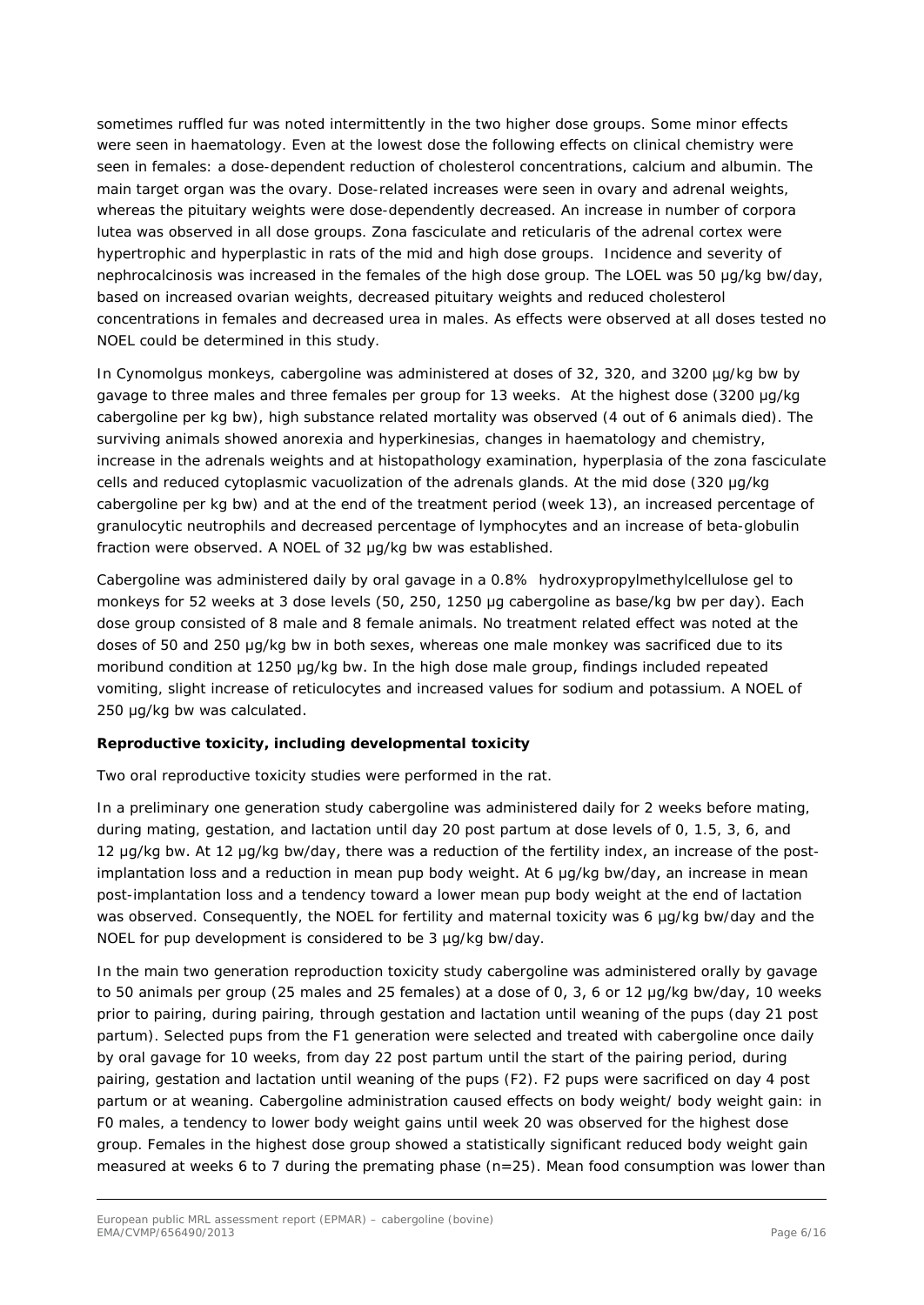control in the high dose group during the lactation period. However during gestation and lactation, the number of pregnant females in that group was considered not to be sufficient to allow a reliable conclusion on effects of cabergoline. No conclusion could be drawn on food consumption in the high dose group. In F1 pups in the highest dose group, litter mean body weight was reduced during lactation. Furthermore, mean food consumption was lower from day 7 post partum at 12 μg/kg bw/day and during the last week of the lactation period at 6 μg/kg bw/day. In female F2 pups, a lower mean body weight gain was seen from day 7 post partum, leading to a lower mean body weight at the end of the lactation period at 6 μg/kg bw/day and higher. The fertility index was clearly reduced in the highest dose group, with the effect being more pronounced in the F0 generation (fertility index of 12%) than in the F1 generation (54%). The high number of non pregnant animals was attributed to the treatment with cabergoline. Due to the low number of pregnant F0 females achieved in the highest dose group it was not possible to draw any definitive conclusions on the effects seen during the gestation and lactation periods, at pathological examination, or on the F1 generation. However, an effect of the test item during the lactation period on food consumption, parental body weight gain and on pup body weight gain was strongly suspected. Under the experimental conditions of this study, the dose level of 6 μg/kg bw/day was considered to be the NOEL for fertility in F0 and F1 generations. For maternal toxicity and developmental toxicity a NOEL of 3 μg/kg/day is established based on reduced food consumption of F1 dams during lactation and reduced bodyweight at the end of lactation in female F2 pups.

Developmental studies were performed in two species: rats and rabbits.

In the rat in a preliminary study, cabergoline was administered daily to pregnant rats at doses of 0, 6.25, 12.5, 25 and 50 µg/kg bw from gestation day 5 to gestation day 19. A complete inhibition of implantation at 50 µg/kg bw/day and a marked increase in the pre-implantation loss at 25 µg/kg bw/day were observed. No adverse effects considered related to test item administration were noted at the external examination of the foetuses or placenta. Therefore the dose levels selected for the main developmental toxicity study in the rat were set at 10, 20 and 40 µg/kg bw per day.

An oral gavage developmental toxicity study was performed in rats: 28 mated females per group received 10, 20 or 40 μg/kg bw cabergoline per day from day 6 to 19 of gestation. No mortalities occurred. There were no effects on food consumption in maternal animals, but effects on body weights between gestation day 6 and 9 and between gestation day 18 and 20 were observed at 20 μg/kg bw/day (and higher). The mid dose produced a slight increase in the numbers of females with complete pre-implantation losses. At the highest dose, 24/28 dams showed complete intrauterine mortality caused by pre-implantation and/or early embryonic losses. There were only 2 viable litters for evaluation from high dose dams. There was no increased incidence of visceral or skeletal abnormalities, although the numbers for evaluation were low at the high dose. The NOELs in this study were 10 μg/kg bw/day for maternal toxicity and 20 μg/kg bw/day for developmental effects. There was no evidence for a teratogenic effect of cabergoline in the rat.

In a preliminary dose range study cabergoline was administered daily to pregnant rabbits at dose levels of 0, 0.5, 1, 5, and 10 mg/kg bw from gestation day 6 to 27. Although body weight gains for the whole period in test groups were statistically not significantly different from those of the control group, a dose dependent reduction of mean body weight gain between gestation day 6 and 9 was observed in all treated groups. This was associated with a decreased mean food consumption in all treated groups. The increase of early embryonic loss at 10 mg/kg bw/day and post implantation loss at both highest dose groups was not seen in the main study and can therefore be considered not to be treatment related. No further substance related effects were seen.

In the pivotal study, groups of pregnant rabbits were given oral doses of 0, 0.5, 2 or 10 mg/kg bw/day from days 6 to 27 of gestation. Effects on body weight gain were observed immediately after the onset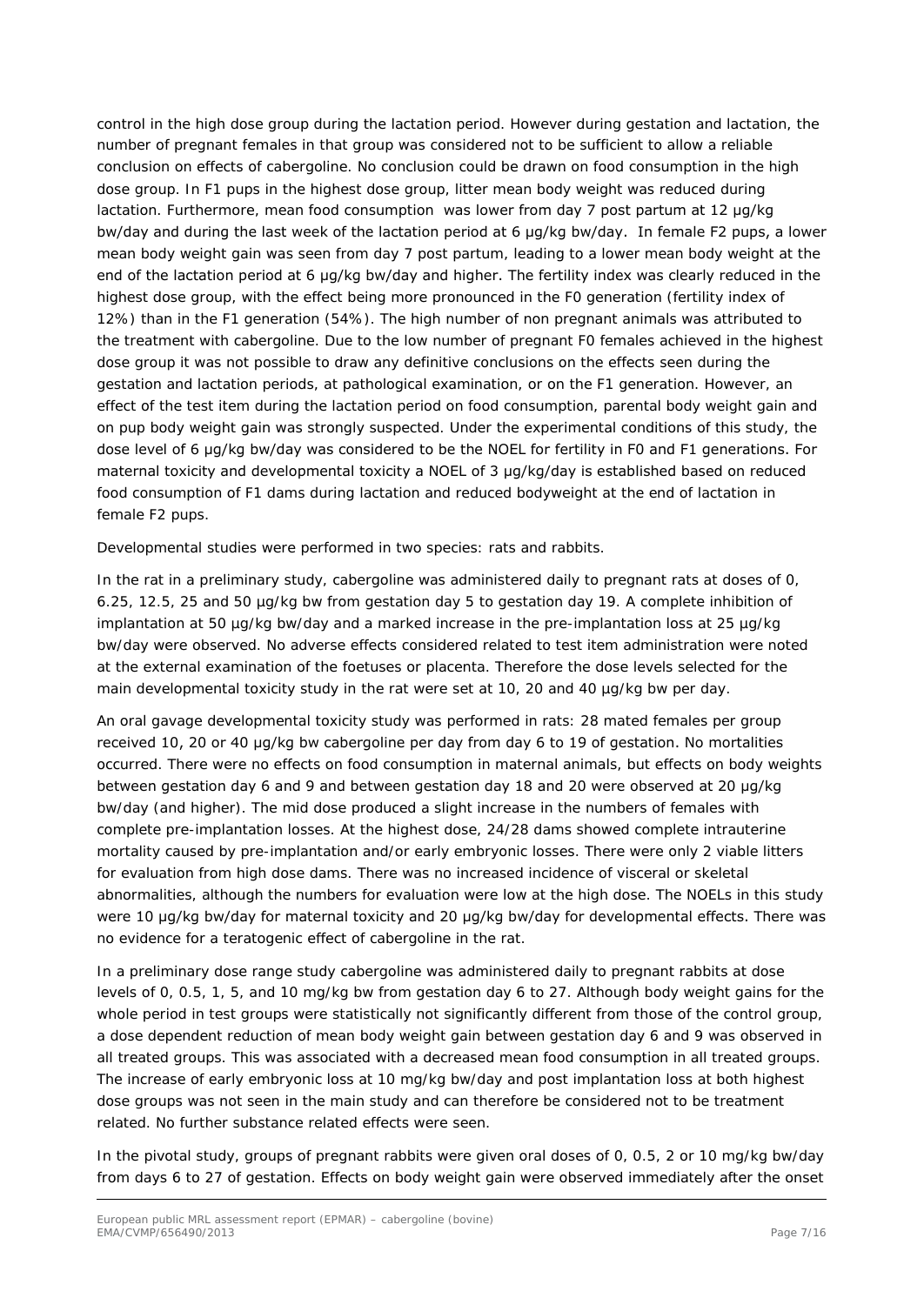of treatment between gestation day 6 and 9: a body weight loss was seen in does in the high dose and mid dose groups. Already at 0.5 mg/kg bw, a decreased mean body weight gain was seen. These effects were associated with a dose-dependent decrease in mean food consumption. No further substance related effects were observed. Based on the effects on body weight gain after onset of the cabergoline administration, no NOEL for maternal toxicity could be established. A NOEL of 10 mg/kg bw/d was determined for developmental toxicity based on the absence of relevant findings at all doses. No teratogenic effect was observed.

#### *Genotoxicity*

Cabergoline was tested in standard test battery for its genotoxic potential.

In a bacterial reverse mutation assay (Ames test) four strains of *Salmonella typhimurium,* TA98, TA100, TA1535, TA1537 and one strain of *Escherichia coli,* WP2 *uvrA,* were used in three independent experiments using the plate incorporation method or the pre-incubation method. In all tests, none of the observed reversion colony numbers were above the respective biological threshold value. Carbergoline is considered non mutagenic in the bacterial reverse mutation assay.

In a mouse lymphoma assay, L5178Y TK+/- cells were exposed to different concentrations of cabergoline, with or without metabolic activation (S9). In the 3 hour incubation test cells were exposed to the following cabergoline concentrations: 200; 100; 50; 40; 30; 20; 15; 10; 5; 2.5; 1.25 and 0.625 μg/ml. In the 24 hour incubation test the following concentrations were used: 100; 50; 40; 30; 20; 15; 10; 5; 2.5; 1.25 and 0.625 µg/ml. Treatment with the test item did not result in a statistically or biologically significant dose dependent increase in mutation frequency either in the presence or absence of S9.

In an *in vivo* micronucleus test, male mice were administered oral doses of cabergoline at 400, 500 or 600 mg/kg bw 24 hours before sacrifice and 600 mg/kg bw 48 hours before sacrifice. Bone marrow was sampled from femurs and prepared for microscopic analysis. The frequencies of micronucleated polychromatic erythrocytes in animals in the test groups were comparable to the values found in the corresponding negative control group.

Based on these data it can be concluded that cabergoline is devoid of any genotoxic potential.

#### *Carcinogenicity*

No data from carcinogenicity studies were provided. This is considered acceptable since cabergoline has no structural similarity with known carcinogens, no pre-neoplastic lesions have been identified in toxicity studies and no mutagenic potential was detected in the standard battery of tests.

#### *Studies of other effects including immunotoxicity and neurotoxicity*

No signs of immunotoxicity and neurotoxicity were observed in repeat dose toxicity studies. Therefore, no specific studies were performed.

## **2.1.4. Calculation of the toxicological ADI or alternative limit**

The lowest NOEL of 3 µg/kg bw has been identified in a 2 generation reproduction study in rats.

Applying an uncertainty factor of 100, a toxicological ADI of 0.03 µg/kg bw i.e 1.8 µg/person has been established.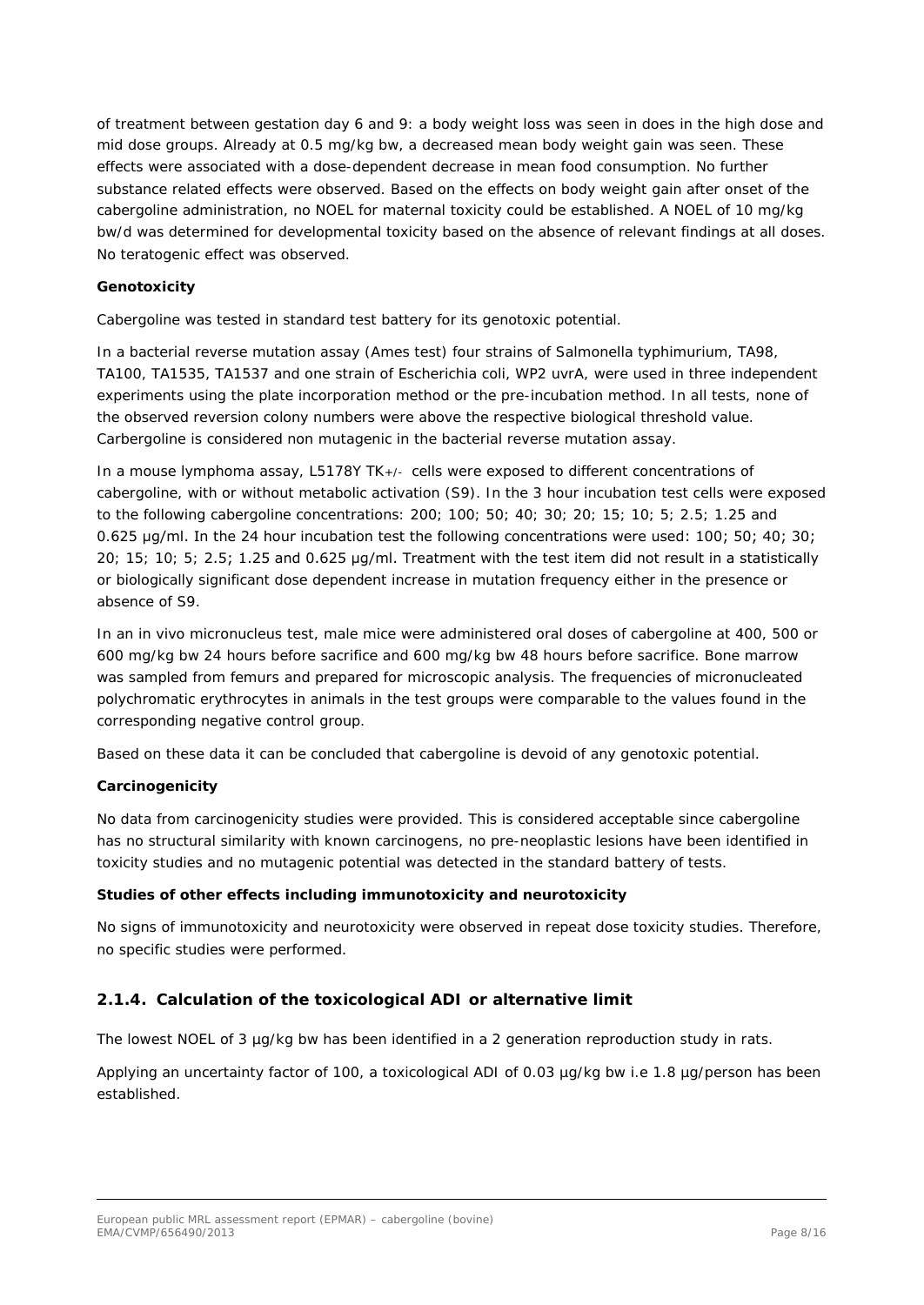## **2.1.5. Overview of microbiological properties of residues**

The microbiological properties of cabergoline have not been specifically investigated. This is acceptable as cabergoline has been used in human medicine for almost 20 years and there is no indication that it possesses antimicrobial activity.

#### **2.1.6. Calculation of microbiological ADI**

As the substance is not expected to possess antimicrobial activity the establishment of a microbiological ADI is not relevant.

#### **2.1.7. Observations in humans**

Cabergoline is used therapeutically for its inhibitory effect on prolactin secretion for the treatment of prolactinomas, for the inhibition of puerpal lactation and for the treatment of parkinsonism. Its safety profile in humans is well known. The most common undesirable effects are asthenia, fatigue, dizziness /vertigo, headache, depression, sleep disturbance, somnolence, abdominal pain, dyspepsia, gastritis, nausea, constipation, vomiting, hot flushes and breast pain. The only major adverse effect that has occurred in patients given cabergoline and other dopamine agonists is valvular heart disease and cardiac valve regurgitation, when given at daily doses greater than 3 mg and for periods of at least 6 months.

There were no effects of cabergoline in 226 pregnant women exposed to 0.25 and 2 mg for periods of 3 weeks or longer. Neither foetal exposure to cabergoline through early pregnancy, nor doses of around 1 mg from near to conception to the end of gestation showed effects on the outcome of pregnancy.

The lowest effective single dose is 0.2 mg/person, corresponding to about 3 μg/kg bw. When given twice weekly, a dose of 0.125 mg/person has been shown to be effective in inhibition of prolactin secretion in some patients suffering of hyperprolactinaemia. This dose is equivalent to 2 μg/kg bw.

#### **2.1.8. Findings of EU or international scientific bodies**

Evaluations from EU or other international bodies were not available.

#### **2.1.9. Overall conclusions on the ADI**

A pharmacological ADI of 0.034 µg/kg bw i.e. 2 µg/person/day and a toxicological ADI of 0.03 µg/kg bw i.e. 1.8 µg/person/day were established. The lower of these two ADIs, i.e. 1.8 µg/person/day, was established as the overall ADI. It is noted that the value of the pharmacological ADI is very close to that of the toxicological ADI and provides support for the position that the toxicological ADI is a suitable reference value for use in the consumer safety assessment.

#### *2.2. Residues assessment*

#### **2.2.1. Pharmacokinetics in target species**

The pharmacokinetics of cabergoline were studied in two absorption, distribution, metabolism and elimination (ADME) studies following a single intramuscular injection of 10  $\mu$ g <sup>14</sup>C-cabergoline in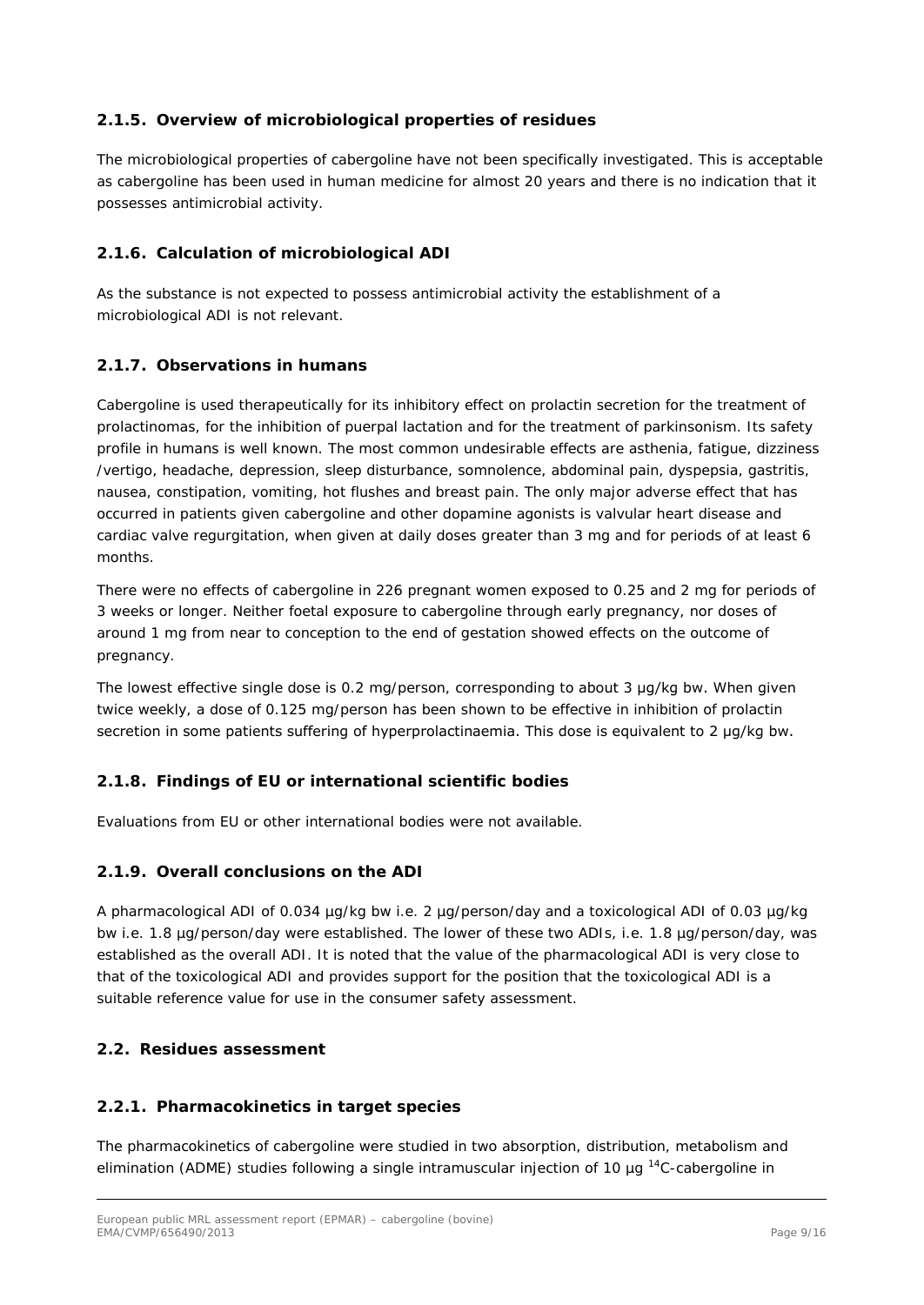lactating cattle. The animals were slaughtered at 12, 72 and 120 hours and at 10 and 20 days after treatment, respectively. Urine, faeces, plasma milk and tissues were sampled and analysed with the following methods: liquid scintillation counting or combustion/LSC for determination of total radioactivity (TRR), thin-layer chromatography (TLC) for co-chromatogaphy of urine with cabergoline and reference substances and LC-MS/MS for qualitative and quantitative analysis of <sup>14</sup>C-cabergoline and metabolite 14C- des-ethylcarbamoyl cabergoline in tissues.

Cabergoline was shown to be rapidly absorbed, distributed and excreted. The maximum concentration of total residues in plasma was reached between 0.5 and 6 hours after administration. Parent cabergoline in plasma peaked between 4 and 8 hours after administration and declined to below detectable concentrations at 120 hours after administration.

The highest concentrations of <sup>14</sup> C-total residues were measured in injection site, lungs, kidney, bile and liver at 12 hours after administration. <sup>14</sup> C-residues declined quickly, with the highest elimination rates in the first 3 days. <sup>14</sup>C-total residue concentrations in fat, skeletal muscle and milk were very low. Overall recovery of <sup>14</sup>C-cabergoline accounted for 86.15% of the dose with 14.10% and 56.46% of the dose excreted in the urine and faeces, respectively. The percentage of the dose recovered in selected tissues accounted for 15.59% of the dose.

The metabolism of cabergoline in cattle was investigated in plasma, urine and tissues (liver, kidney) . Plasma and milk were analysed for parent cabergoline and the metabolite des-ethylcarbamoyl cabergoline. No investigations in faeces were provided. Results indicated that cabergoline is rapidly and extensively metabolised.

In pooled urine (0 to 120 hours) parent compound was not detected but several minor metabolites were found where each component represented less than 10% of the dose. Identified urinary metabolites were des-ethylcarbamoyl cabergoline, des-dimethylaminopropyl cabergoline, and a carboxylic acid derivative of cabergoline which accounted for up to 1.5%, 0.5% and 5.5% of the dose, respectively. These metabolites were also found in the urine of rats.

In plasma and milk parent cabergoline was detected in very low quantities. The metabolite desethylcarbamoyl cabergoline could not be detected in plasma (less than the limit of quantification of  $0.00234$  µg/l) or milk (less than the LOQ of  $0.025$  µg/l).

Three tissue metabolites M1, M2 and M3 were found. The major metabolite M2, which could not be chemically identified, represented 22 – 27% of total extractable metabolites in liver and 10% of total extractable metabolites in kidney up to 5 days after administration. The other metabolites, the metabolite M1 (also not identified) and M3 (corresponding to a carboxylic acid derivative of cabergoline and also observed in urine of rats) were minor components in liver and kidney and represented less than 10% of total extractable metabolites.

Several studies were performed with the aim of identifying the M2 metabolite present in liver and kidney of cows. The following methods were used: LC-MS/MS analysis of four different analytical reference compounds, attempted chemical synthesis of M2, production of M2 metabolite by biomimetism, metabolism study in microsomes from rat and cow (*in-vitro*) and production of M2 metabolite following intramuscular administration to the cow.

All attempts to synthesise M2 failed and structural identification was therefore not possible. Production of pure M2 *in vitro* and *in vivo* was limited to small amounts of the metabolite.

However, it was possible to show, by HPLC MRM and MS/MSMS analysis, that the metabolites produced by rat and cow microsomes were identical to M2 metabolite from cow liver and urine samples. The peak observed at the relative retention time in rat and bovine microsomes samples was identical to that of M2 naturally observed in cow liver and urine.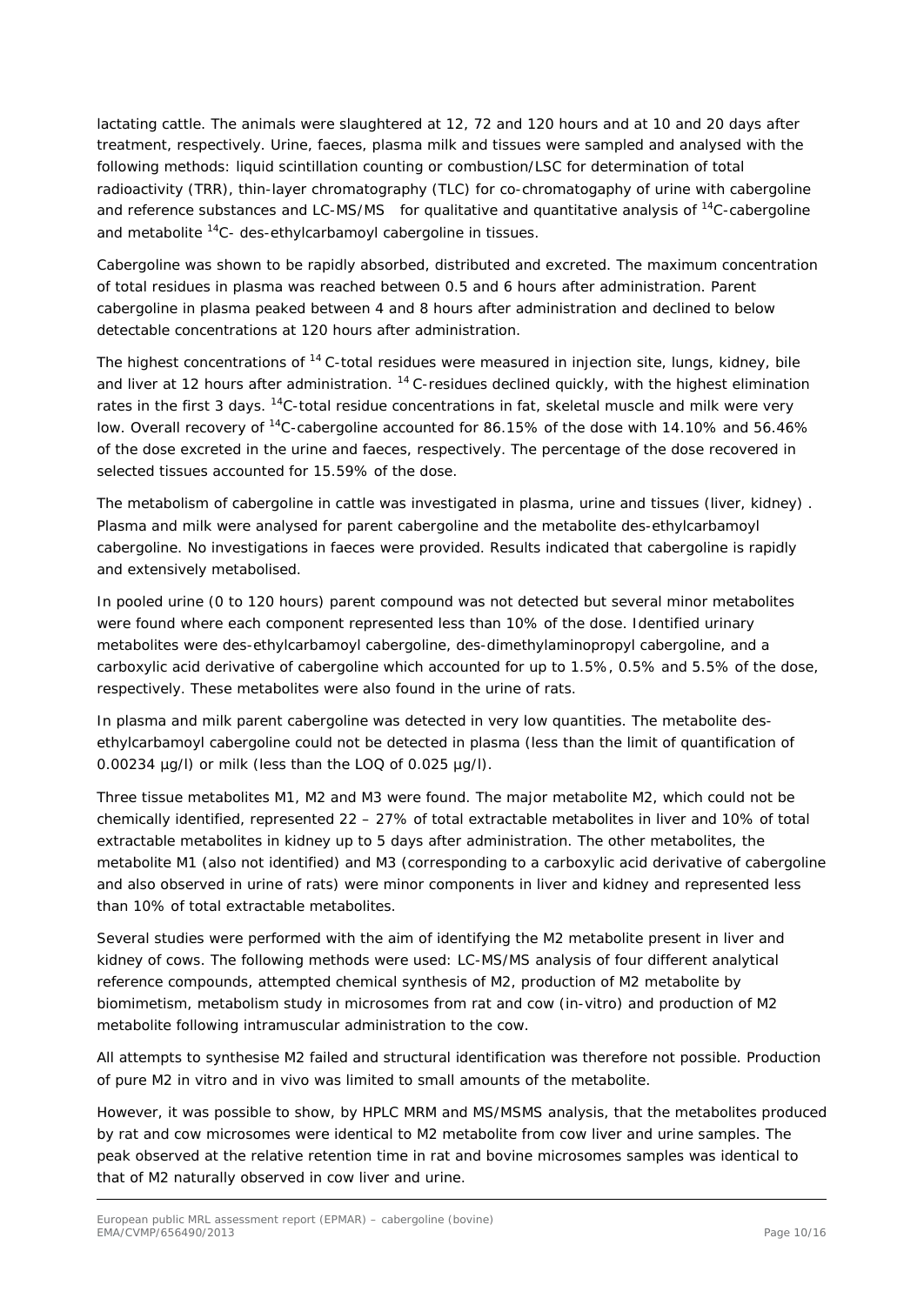The metabolite fraction from microsome supernatants from the rat were additionally used to test for pharmacological activity on D2 receptors in comparison to cabergoline. It was demonstrated that the M2 metabolite did not add significantly to cabergoline activity on D2 receptors (ie it had negligible activity).

In the above mentioned ADME studies a high and persistent concentration of radioactivity was observed in liver and kidney. The extraction recovery of total radioactive residues in liver decreased with increasing sample time and declined from 69.9 % at 0.5 hours after administration to 42% at 3 days, 33% at 5 days, 23% at 10 days to 15% at 20 days after treatment. Results indicated a relatively high portion of non-extractable residue, already at early time points after administration of <sup>14</sup>Ccabergoline (58% at day 3 after administration).

## **2.2.2. Residue depletion studies**

In radiometric absorption, distribution, metabolism and elimination (ADME) studies in dairy cows  $(n=6)$ tissues and milk were investigated following a single intramuscular injection of approximately 10 µg  $14$ C-cabergoline per kg bw. The animals were slaughtered at 12, 72 and 120 hours and in a second study at 10 and 20 days after treatment. Liver, kidney, muscle, fat and injection site (core and surround) were collected. Milk was sampled once from each animal at sacrifice. <sup>14</sup>C-total radioactivity was determined using liquid scintillation counting. Parent <sup>14</sup>C-cabergoline was quantified using a validated LC-MS/MS method. The limit of quantification was 0.125 µg/kg in liver, 0.250 µg/kg in kidney, 0.075 µg/kg in muscle, 0.050 µg/kg in fat and 0.00625 µg/l in milk.

Mean concentrations of total radioactivity were highest in kidney (140 µg equivalents/kg), liver (87.5 µg equivalents/kg) and at the injection site (189 to 217 µg equivalents/kg) at 12 hours after administration. Only low concentrations were detected in fat (1.7 µg equivalents/kg) and muscle (4.56 µg equivalents/kg) at this early time point after administration. Radioactivity continuously depleted over the study period. Depletion was rapid in kidney (37.4, 22.6, 11.2 and 4.12 µg equivalents/kg) and injection site core (19.5, 18.9, 37.1 and 6.25 µg equivalents/kg) but less in liver (80.8, 76.3, 44.6 and 23.7 µg equivalents/kg) at 3, 5, 10 and 20 days after administration respectively.

Parent <sup>14</sup>C-cabergoline was detected in relevant concentrations in all edible tissues. Highest mean concentrations of parent drug were detected 12 hours after administration in kidney (92.6 µg/kg), liver  $(31.4 \text{ µq/kg})$  and injection site core  $(180.3 \text{ µq/kg})$ , and declined rapidly to concentrations of 16.6 µg/kg, 5.6 µg/kg and 7.8 µg/kg at 72 hours after administration, respectively and further to values below the limit of quantification of the analytical method at day 20 after administration.

Mean total <sup>14</sup>C-radioactivity concentration in milk samples were low, at 0.678 µg equivalents/kg at 12 hours, 0.579 µg equivalents/kg at 72 hours and 0.387 µg equivalents/kg at 120 hours. Mean concentrations of 14C-cabergoline in milk accounted for 0.340 µg equivalents/kg at 12 hours and declined to 0.127 and 0.0777 µg equivalents/kg at 72 and 120 hours, respectively.

Two radiometric residue studies were conducted in pregnant dairy cows (each n=4). Milk was investigated following a single intramuscular injection of approximately 9 to 11  $\mu$ g <sup>14</sup>C-cabergoline per kg bw at drying off, on average forty to sixty days before calving (range: 32 to 56 days). Milk was collected as colostrum and at the first milk release for the first 10 days following calving. All cows were milked twice a day. Concentrations of total <sup>14</sup>C-radioactivity expressed as µg cabergoline equivalents/kg were very low after calving and in the range of 0.025 to 0.050 µg equivalents/kg at day 1 and declined to less than 0.017 to 0.021 µg equivalents/kg at day 2. After this time (up to day 10 after calving) concentrations of radioactivity in milk were below the limit of detection (i.e. less than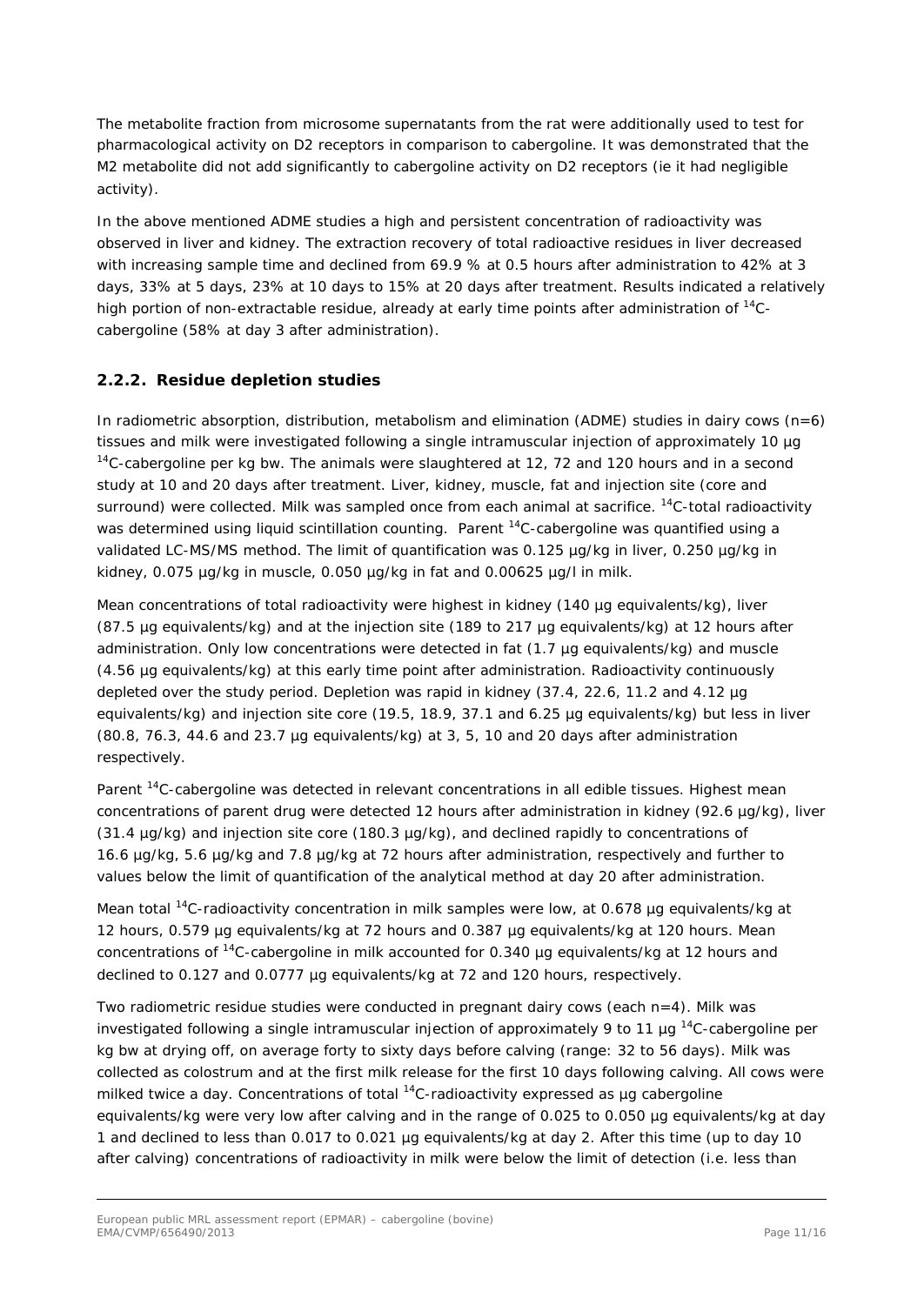0.017 µg equivalents/kg). Using LC-MS/MS analysis the concentration of parent <sup>14</sup>C-cabergoline in milk was below the limit of quantification (0.00625 µg/kg) at all times from the first milking onwards. The major urinary metabolite des-ethylcarbamoyl cabergoline could not be detected in milk (limit of quantification: 0.025 µg/kg).

In a non-radiolabelled residue depletion study in pregnant dairy cows (n=10) milk was investigated following a single intramuscular injection of approximately 10 µg cabergoline per kg bw at the beginning of the drying off period, on average 63 days before calving (range: 46 to 91 days). Milk was collected as colostrum and at the first milk release for the first 14 days following calving. All cows were milked twice a day. The concentration of cabergoline and its metabolite des-ethylcarbamoyl cabergoline in milk were determined by a validated LC-MS/MS method. The limit of quantification (LOQ) was 0.050 µg/kg for cabergoline and 0.200 µg/kg for des-ethylcarbamoyl cabergoline. Neither the parent drug, cabergoline, nor its metabolite des-ethylcarbamoyl cabergoline were detectable from the first milking to the 28th milking after calving.

In a non-radiolabelled residue depletion study in dairy cows (n=20) liver, kidney muscle, fat and injection site (core and surround) were investigated following a single intramuscular injection of average 8.6 µg cabergoline per kg bw (maximum injection volume of 5 ml per site). The animals were slaughtered at 3, 6, 11, 16 and 21 days after treatment. Cabergoline was quantified using a validated LC-MS/MS method. The limit of quantification was 0.125 µg/kg in liver, 0.250 µg/kg in kidney, 0.075 µg/kg in muscle and 0.050 µg/kg in fat. Cabergoline concentrations were highest in kidney and liver at all slaughter days and declined from maximum 29.91 µg/kg and 9.04 µg/kg at day 3, respectively to below the limit of quantification at day 21 in all samples. Residue concentrations in fat and muscle were significantly lower and depleted from maximum concentrations of 1.09 µg/kg and 1.37 µg/kg at day 3, respectively to below the limit of quantification at day 11 post application. Residue concentrations at the injection site (core and surround) were below the limit of quantification in all samples at day 16 for the first time.

#### *Investigation of bioavailability of bound residues*

A study was conducted to determine the bioavailability of non-extractable (bound) residues in liver using the method of Gallo-Torres (1972). However, the sensitivity of the test system to detect orally ingested 14C-cabergoline derived 'bound' residues at 10 days after administration to rats was considered to be insufficient. No quantitative conclusions on the amount of bioavailable/nonbioavailable residues from the bound residues could be drawn as the total dose of approximately 10 µg  $14$ C-cabergoline/kg administered per rat over three consecutive days was only one order of magnitude higher than the limit of quantification of the combustion-LSC used. Even if a significant proportion of 'bound' residues was bioavailable from liver tissue and 'accumulated' in rat liver, it could not be regarded as assured that concentrations above limit of quantification would have been present in rat liver at 10 days after treatment (when samples of liver were taken).

The available data also do not allow the quantification of bioavailable <sup>14</sup>C-cabergoline, excreted in faeces after biliary secretion. As no measurements in bile were conducted, no conclusion is possible on whether <sup>14</sup>C-cabergoline recovered in faeces stems from unabsorbed non-bioavailable substance in the gastrointestinal tract or has been absorbed and biliary excreted.

Although study results do not rule out the possibility that a fraction of the orally administered 14Ccabergoline dose might become bioavailable in rats, they do at least indicate that the total amount of  $14$ C-cabergoline would not become bioavailable. Given these reservations, the studies can be accepted as an indication of possible incomplete bioavailability of residues from liver tissues, but they do not allow quantification of the amount of "bound" residues.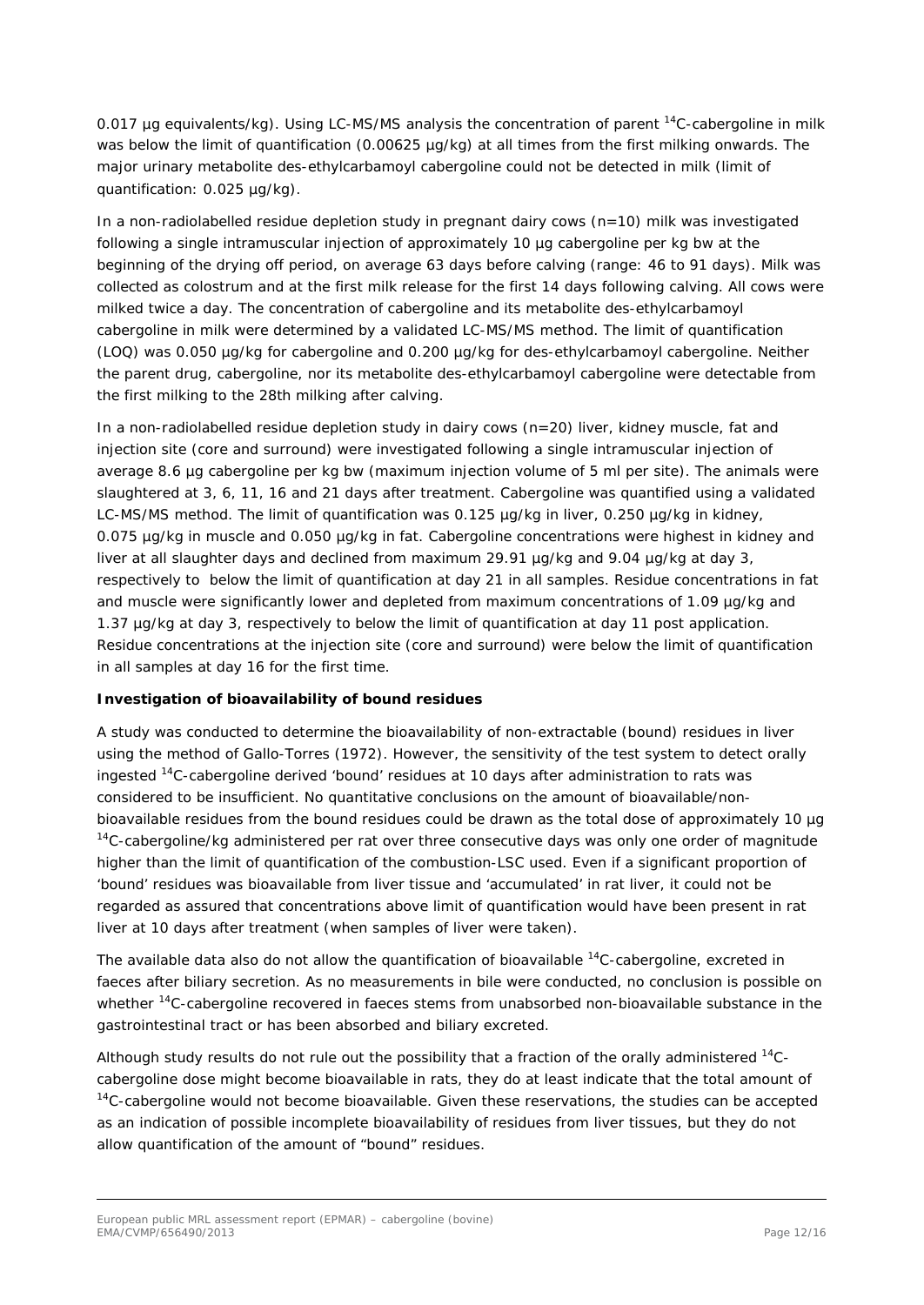#### *Selection of marker residue and ratio of marker to total residues*

The parent compound cabergoline can be accepted as an appropriate marker residue as it comprises the majority of the tissue residues and is detected over a sufficiently long period after administration (up to ten days). Residues were greatest in liver and kidney.

For tissues the marker to total ratios at 0.5, 3, 5 and 10 days were calculated as follows: 0.36, 0.07, 0.04, 0.005 for liver, 0.66, 0.44, 0.28, 0.105 for kidney, 0,88, 0.73, 0.473, 0.058 for muscle, 0.54, 0.39, 0.111 and "not determined" for fat, and 0.95, 0.40, 0.303, 0.014 for injection site (core). For milk the marker to total ratios at 0.5, 3 and 5 days have been calculated with 0.50, 0.22 and 0.20, respectively. The ratios of marker to total residues declined with time and ratios at day 5 represented the latest study day with the marker residue cabergoline measured in all target tissues. Ratios at day 5 are considered suitable to be used to calculate the amount of total residues.

#### **2.2.3. Monitoring or exposure data**

No monitoring or exposure data other than that described elsewhere in this report are available.

## **2.2.4. Analytical method for monitoring of residues**

An analytical method for the determination of residues of cabergoline in tissues and milk of cattle based on HPLC with MS/MS detection was available. Cabergoline was isolated from tissues and milk using a liquid/liquid extraction and purified by a chromatographic separation. The quantification was performed by tandem mass spectrometric detection.

The method was clearly described and was validated according to Volume 8 of The rules governing medicinal products in the European Union. The limit of quantification for cabergoline in tissues was 0.075 µg/kg for muscle, 0.125 µg/kg for liver, 0.250 for kidney, 0.050 for fat and 0.050 µg/kg for milk representing the lowest concentration levels which were determined in the recovery experiments with sufficient accuracy and precision.

The relevant European reference laboratory was consulted on the analytical method and agreed with the conclusions above.

## **2.2.5. Findings of EU or international scientific bodies**

None available.

## **3. Risk management considerations**

#### *3.1. Potential effects on the microorganisms used for industrial food processing, if relevant*

As the substance is not expected to possess antimicrobial activity no effect on microorganisms used for industrial food processing is expected.

#### *3.2. Other relevant risk management considerations for the establishment of maximum residue limits, if relevant*

No such considerations were identified.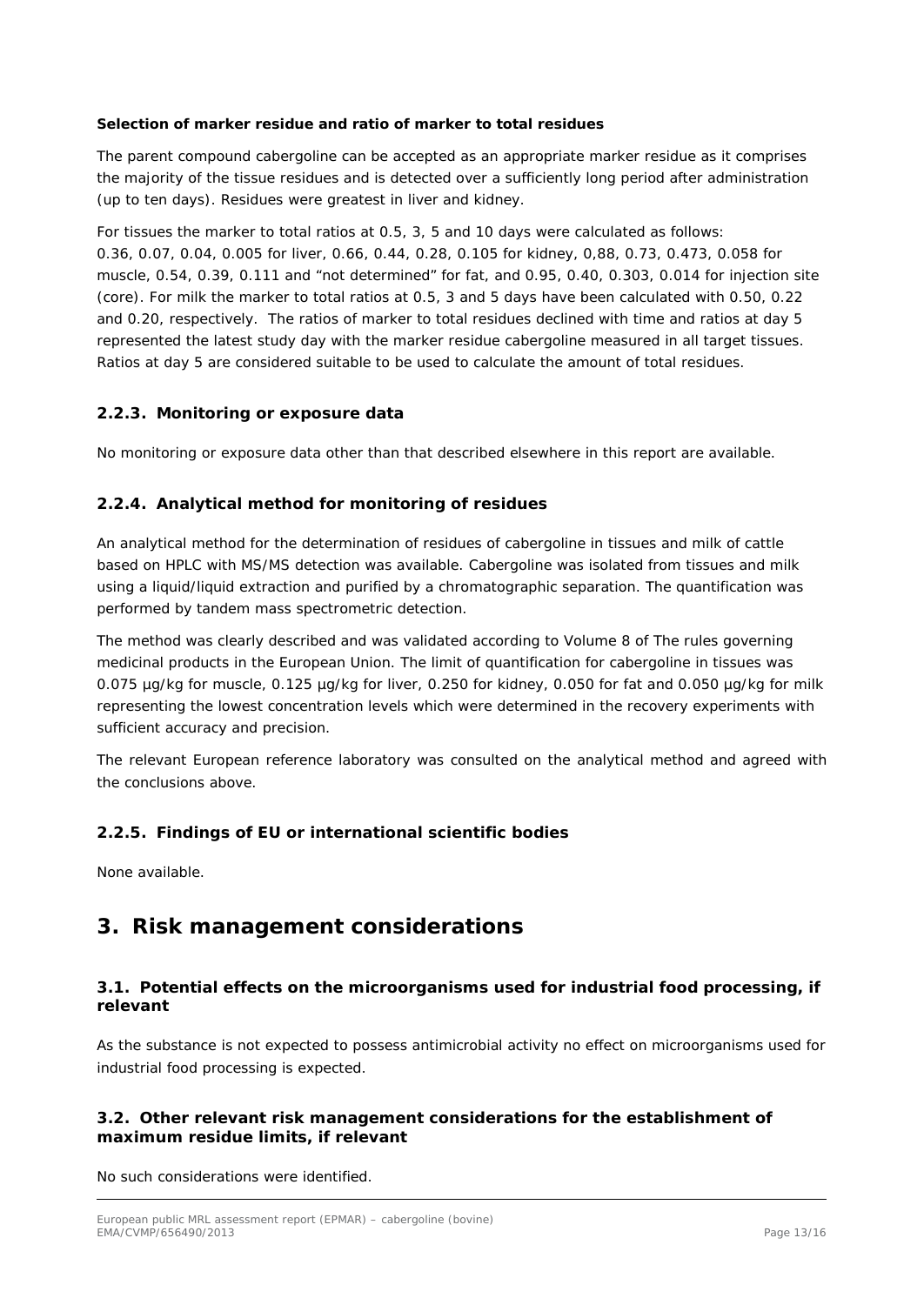## *3.3. Elaboration of MRLs*

MRL values for cattle liver, kidney, muscle and fat are recommended based on the residue depletion data and ratios of marker to total residues at day 5 as follows:

| Tissue | MRL             |
|--------|-----------------|
| Muscle | $0.15 \mu g/kg$ |
| Fat    | $0.10 \mu q/kg$ |
| Liver  | $0.25 \mu g/kg$ |
| Kidney | $0.50 \mu q/kg$ |
| Milk   | $0.10 \mu q/kg$ |

#### **Calculation of theoretical daily intake of residues**

Study results indicate that the amount of bioavailable residues in liver tissues is lower than 100% but do not allow deriving quantitative values. Therefore, the amount of total residues for liver tissue was calculated based on the uncorrected ratio of marker to total residues.

| <b>Tissues</b> | Daily            | MRL proposal | Ratio        | Amount total       |
|----------------|------------------|--------------|--------------|--------------------|
|                | consumption (kg) | $(\mu g/kg)$ | Marker/Total | residues $(\mu g)$ |
|                |                  |              | residue*     |                    |
| Muscle         | 0.30             | 0.15         | 0.471        | 0.095              |
| Fat            | 0.05             | 0.10         | 0.111        | 0.045              |
| Kidney         | 0.05             | 0.50         | 0.280        | 0.089              |
| Liver          | 0.10             | 0.25         | $0.044$ **   | 0.575              |
| Milk           | 1.5              | 0.10         | 0.202        | 0.742              |
|                |                  |              | Total        | 1.546              |
|                |                  |              | $%$ ADI      | 85.8               |

\* ratio calculated at day 5 (study ST-ADME/646.0/1049)

\*\* not corrected for extractable residues

Proposed MRLs do not reflect the tissue distribution as further lowering of MRLs for fat and muscle is not possible based on the limits of quantification set.

Ratios of marker to total residues at day 5 were used to calculate the amount of total residues, as this is the last day with measurable concentrations of marker residue. As ratios decline with time, ratios would be even lower at the time point at which the theoretical maximum daily intake (TMDI) falls below the ADI and therefore the amount per edible tissue would be somewhat higher. But this will be compensated for by the fact that only 86% of the ADI is utilized with the MRLs proposed and the amount of bioavailable residues from liver tissues is likely to be lower than 100%.

Residue depletion data demonstrate that residues in kidney can be expected to deplete to the relevant MRL more slowly than residues in other tissues including the injection site. Consequently, the CVMP recommends that, where the entire carcass is available, monitoring of residues of cabergoline should focus on kidney in preference to other tissues, as compliance with the kidney MRL can be expected to indicate that residues in other tissues will also be compliant with their respective MRLs.

## *3.4. Considerations on possible extrapolation of MRLs, if applicable*

In line with Article 5 of Regulation (EC) No 470/2009 the CVMP considered the possibility of extrapolating its recommendation on maximum residue limits for cabergoline in bovine to other food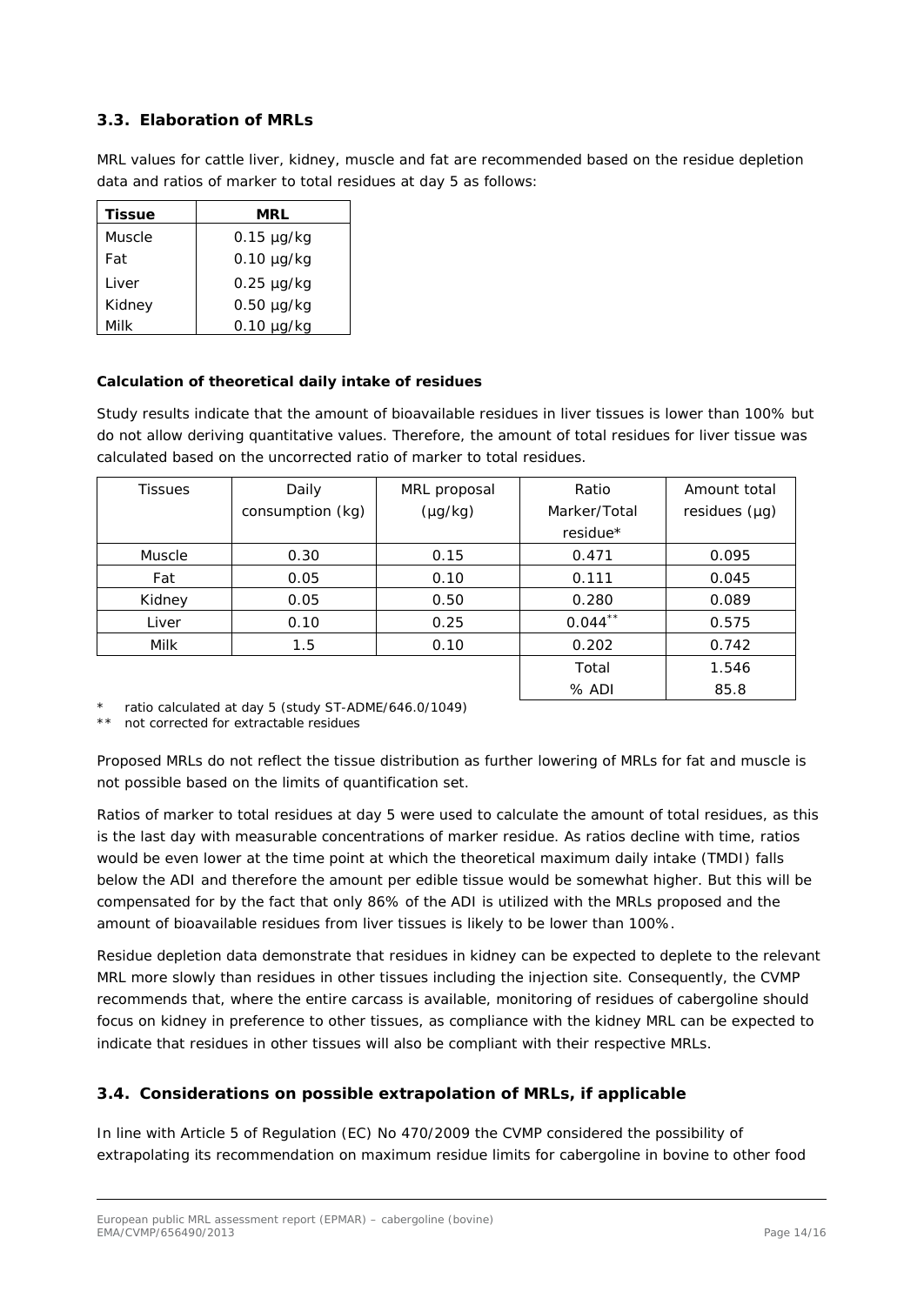producing species and commodities. Taking into account the current scientific knowledge the recommendations on extrapolation are justified as described below.

Cabergoline inhibits prolactin secretion and lactation. As this effect is considered only to be relevant to mammals, extrapolation to non-mammalian species is not considered.

| Animal species/                                                                             | Extrapolation | Justification                                                                                                                                                                                                                                                                                                                                                                                                                                                                                                                                                                                                                                                                                                                                                                                                                                                                                                                                    |
|---------------------------------------------------------------------------------------------|---------------|--------------------------------------------------------------------------------------------------------------------------------------------------------------------------------------------------------------------------------------------------------------------------------------------------------------------------------------------------------------------------------------------------------------------------------------------------------------------------------------------------------------------------------------------------------------------------------------------------------------------------------------------------------------------------------------------------------------------------------------------------------------------------------------------------------------------------------------------------------------------------------------------------------------------------------------------------|
| food                                                                                        | possible      |                                                                                                                                                                                                                                                                                                                                                                                                                                                                                                                                                                                                                                                                                                                                                                                                                                                                                                                                                  |
| commodities                                                                                 | (Yes/No)      |                                                                                                                                                                                                                                                                                                                                                                                                                                                                                                                                                                                                                                                                                                                                                                                                                                                                                                                                                  |
| Sheep<br>Goat<br><b>Horses</b><br>Pigs<br>Rabbits<br>Milk from species<br>other than cattle | No            | Existing data indicate that the metabolic pathway seen in<br>rats, monkeys, cattle and humans is qualitatively similar.<br>However, as evident from cattle data, the marker residue<br>is present at very low concentrations in tissues and milk<br>and MRLs were therefore based on 2x LOQ of the<br>analytical method. Also the ratios of marker to total<br>residues are generally very low and quickly decrease over<br>time. This high pharmacokinetic/metabolic variability<br>would introduce unacceptable uncertainty in an<br>extrapolation of the MRLs to other species and<br>consequently would not allow consumer safety to be<br>ensured. In addition, no specific pharmacokinetic or<br>residue data were available to confirm the marker<br>residues in food producing species other than cattle.<br>No analytical method for monitoring of residues in other<br>food producing species tissues was available for<br>evaluation. |

## *3.5. Conclusions and recommendation for the establishment of maximum residue limits*

Having considered that:

- the toxicological ADI of 1.8 µg/person per day is considered the overall ADI for cabergoline;
- the parent drug cabergoline was identified as the marker residue;
- the ratios of marker to total residues were calculated at 5 days as 0.471 for muscle, 0.111 for fat, 0.044 for liver, 0.280 for kidney and 0.202 for milk respectively;
- liver and kidney were the tissues with highest cabergoline residues, while residue concentrations in muscle, fat and in milk were very low;
- there were non extractable (bound) residues in liver, however the fraction of bioavailable "bound" residues after oral ingestion could not be precisely determined based on available data;
- an analytical method based on LC/MS/MS for the determination of cabergoline in edible tissues and milk of cattle is available which is validated in accordance with the requirements of Volume 8 taking into account the MRL values proposed;
- for the purposes of monitoring of residues of cabergoline it is recommended that, where the entire carcass is available, kidney should be sampled in preference to other tissues as residues in kidney